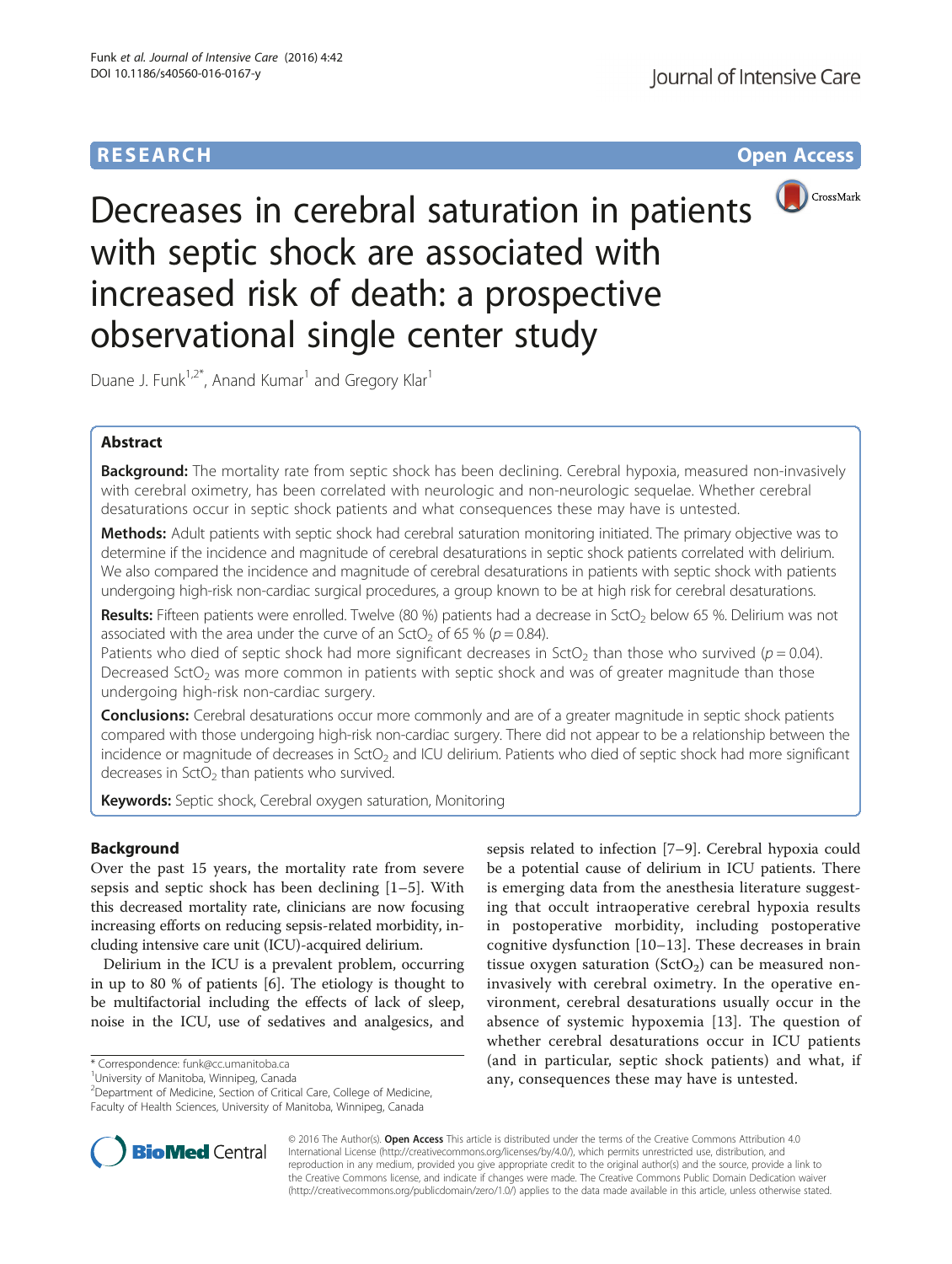During the resuscitative phase of septic shock, a low cardiac output state occurs. During these low flow states, the regional distribution of blood flow to vital organs such as the brain occurs at the expense of other tissue beds such as the kidney and splanchnic circulation [[14, 15\]](#page-6-0). A reliable non-invasive continuous perfusion monitor has not been utilized in patients with shock.

In this single-center prospective observational trial, our primary objective was to determine if the incidence and magnitude of cerebral desaturations in septic shock patients correlated with delirium, as measured by the Confusion Assessment Method for the Intensive Care Unit (CAM-ICU) score [\[16](#page-6-0)]. Secondary outcomes examined were the association between the incidence and magnitude of cerebral desaturations and acute kidney injury (AKI) or death (up to 28 days after the diagnosis of sepsis). We also compared the incidence and magnitude of cerebral desaturations in patients with septic shock with patients undergoing high-risk non-cardiac surgical procedures, a group known to be at high risk for cerebral desaturations and high risk for complications [\[10](#page-6-0), [17\]](#page-6-0).

## Methods

This trial was registered at Clinicaltrials.gov as NCT1836302. After approval by the University of Manitoba Biomedical Research Ethics Board, we recruited all patients over the age of 18 years who had been admitted to either the Medical or Surgical/Trauma ICU at the University of Manitoba Health Sciences Center with the diagnosis of severe sepsis and septic shock for a 6-month period. Written consent for inclusion in the study was obtained from the patient's family on a deferred basis.

The definition of severe sepsis and septic shock was based on the American College of Chest Physicians/Society of Critical Care Medicine Consensus Conference Committee [\[18](#page-6-0)]. Patients were treated according to the Surviving Sepsis Guidelines with early antimicrobial therapy and source control, aggressive fluid resuscitation, mechanical ventilation, and hemodynamic support [[19](#page-6-0)].

Patients with severe sepsis and septic shock had bilateral near-infrared spectroscopic cerebral oximiter sensors (Foresight®, CASMED, Brandford, CT, USA) placed on their forehead. Sensors were placed within 12 h of the patients being admitted to the ICU in order to capture any desaturations that might occur during the resuscitative phase of their septic shock. Sensors were kept in place for at least 24 h, with a maximum monitoring time of 48 h. If a patient regained hemodynamic stability (as defined as no longer needing vasopressor support) after 24 h, monitoring was discontinued. The monitoring was also discontinued and

reinstituted in order to facilitate travel for diagnostic imaging or other procedures outside the ICU.

Cerebral saturation data were collected continuously at 0.5 Hz. After the study period ended, the data were downloaded from the monitor and placed into a Microsoft Excel (Redmond, WA) spreadsheet and the values were averaged on an hourly basis. Hemodynamic values and vasopressor doses were recorded hourly.

Patients were sedated to a RASS goal of −1 to −2 as per institutional protocol (typically with a combination of either propofol, fentanyl, or midazolam infusions). The CAM-ICU assessment was measured twice daily for the duration of ICU stay. Daily interruption of sedation was not performed. The CAM-ICU assessment occurred for several more days after  $SctO<sub>2</sub>$  monitoring was discontinued in an attempt to capture the potential for delayed effects of decreases in  $SctO<sub>2</sub>$  on the incidence of delirium.

Baseline demographic data on each patient was collected. In addition to  $SctO<sub>2</sub>$ , levels, other patient variables that were collected included hourly blood pressure, hourly vasopressor requirements, fraction of inspired oxygen, and peripheral oxygen saturation. Sequential organ failure assessment (SOFA) and the Acute Physiology and Chronic Health Evaluation II (APACHE II) scores were also collected for each patient.

Outcome variables measured included the presence of delirium as determined by a positive Confusion Assessment Method for the Intensive Care Unit (CAM-ICU) score, acute kidney injury (using the AKIN criteria [\[20](#page-6-0)]), the need for two or more vasopressors/inotropes, and ICU mortality.

As a comparator group, the incidence and magnitude of cerebral desaturations was compared with data from a concurrent trial of patients undergoing high-risk noncardiac surgical procedures utilizing the same monitor (NCT01838733). This is a patient group that is known to be at high risk for cerebral desaturations [\[10](#page-6-0), [17\]](#page-6-0).

## Availability of data and materials

Our research ethics board does not allow the release of databases without consent. These will not be available to readers.

### Statistical analysis

As the definition of cerebral desaturation varies from study to study, we examined several exploratory markers of desaturation including overall number of desaturations (to less than < 65 %), nadir cerebral saturation (SctO<sub>2</sub>), percent time under threshold (defined as the percentage of time spent below an  $StO<sub>2</sub>$  level of 65 %, to account for variable recording lengths between patients), and the area under threshold (AUT; a measurement that takes into account the time below a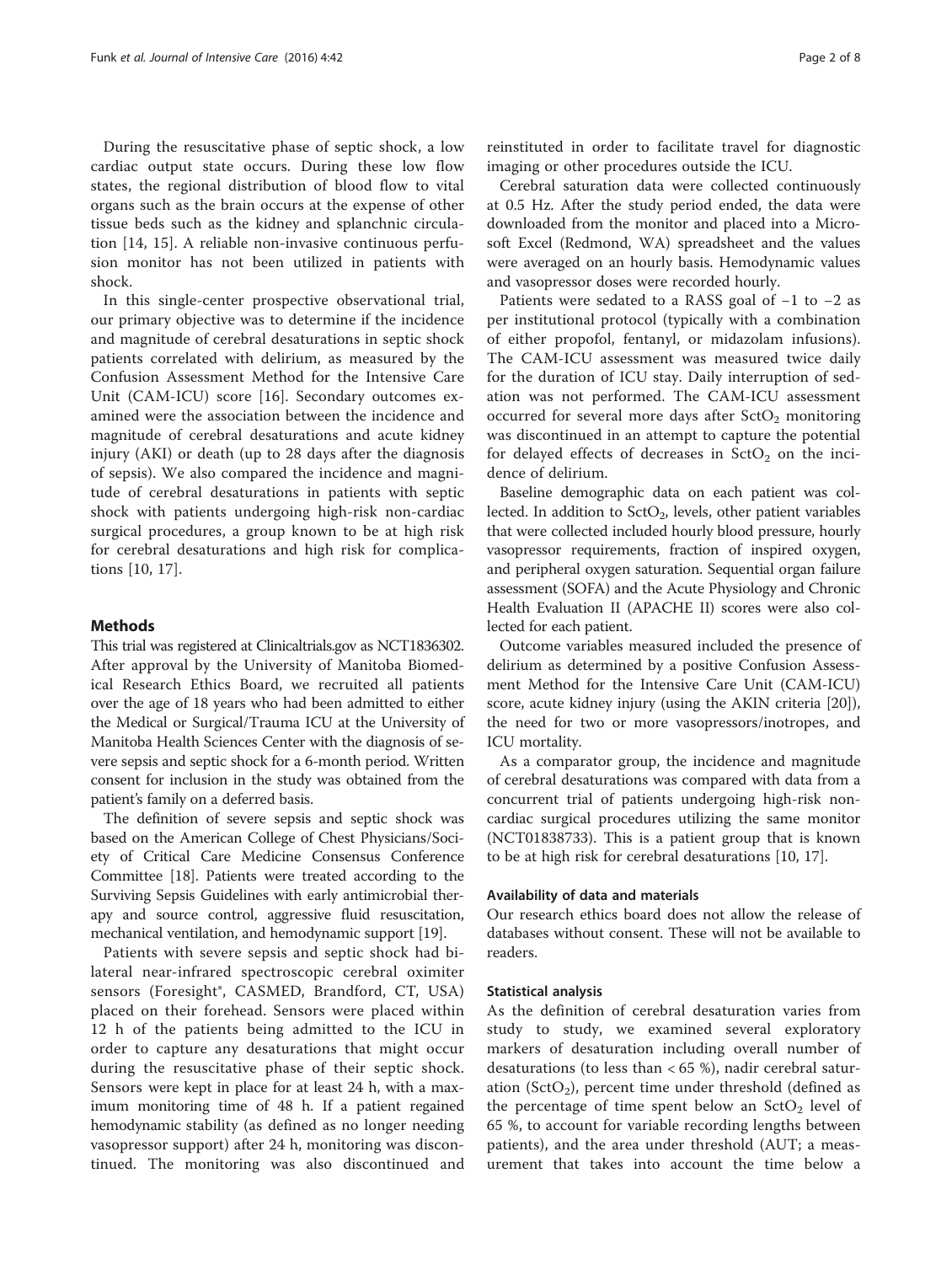threshold, as well as the magnitude of the decrease in SctO<sub>2</sub>, units of %-min). Values of AUT were divided by the total recording time for patients to obtain values on a per hour basis to take into account the varied recording times.

In examining the relationship between changes in hemoglobin level and  $SctO<sub>2</sub>$ , we examined various  $SctO<sub>2</sub>$ thresholds at 5 % intervals (60–75 %) to determine which cutoff had the highest correlation with change in day 2 hemoglobin.

As this was a pilot study, we calculated our sample size based on the method of Viechtbauer et al. [\[21](#page-6-0)]. A previous work in high-risk surgical patients has demonstrated a cerebral desaturation rate of 20 % [[10, 12, 17](#page-6-0), [22,](#page-6-0) [23](#page-7-0)]. Assuming a similar incidence in patients with septic shock, we determined that studying 14 patients would give us 95 % confidence to detect a 20 % probability of desaturations.

Statistical analysis was performed using GraphPad Prism version 6.0 (GraphPad Software Inc., La Jolla, CA, USA). Categorical variables were analyzed with the Fisher exact test. Between group continuous variables were analyzed with a Student  $t$  test or a Mann-Whitney  $U$  test, depending on the distribution of the data. The Kolmogorov-Smirnov test was performed to assess for normality. Continuous data are presented as mean ± standard deviation or median [interquartile range]. Correlations between  $SctO<sub>2</sub>$  and SOFA and APACHE II scores were compared using a Spearman correlation test. A  $p$  value of 0.05 was considered significant.

ventilation

### Results

During our 6-month pilot trial, we enrolled 15 patients with septic shock (see Tables 1 and [2](#page-3-0)). The average age of the patients was  $57 \pm 14$  years. Median [interquartile] range] for SOFA and APACHE II scores were 15 [12–19] and 23 [18–26], respectively. Pneumonia was the most common cause of sepsis, occurring in seven out of the 15 (47 %) patients. Eight of the 15 patients (53 %) had a causative organism identified (see Table 1). Thirteen of the patients (87 %) were mechanically ventilated and all were receiving vasopressor support with norepinephrine. Ten (67 %) were also receiving concomitant therapy with vasopressin. Seven of the 15 patients (47 %) were CAM-ICU positive, and 10 developed an AKI. There were four deaths in the septic shock group.

Patients in the septic shock group were monitored for an average of  $39.8 \pm 20.4$  h. Twelve (80 %) of the septic shock patients had a decrease in their  $SctO<sub>2</sub>$  to below 65 %. Six had decreases in their  $StO<sub>2</sub>$  to below 60 %.

There was no difference between the CAM-ICU positive and CAM-ICU negative groups with respect to the percentage of time spent below an  $SctO<sub>2</sub>$  of 65 % nor the area under a threshold  $SctO<sub>2</sub>$  of 65 % (see Table [3](#page-3-0), all  $p$  values  $> 0.05$ ).

There was also no difference in the percentage of time spent below an  $S_{ct}O_2$  of 65 % in patients who did and did not suffer an AKI. The AUT of an  $S_{cr}O_2$  < 65 % was also not different between the patients with and without an AKI (Table [3](#page-3-0)).

**Table 1** Baseline data for the patients with septic shock

1 EtOH abuse Lung None recovered Dead CAM+ Yes 23 24 Yes 2 HIV, IHD Lung Streptococcus pneumoniae Alive CAM− Yes 15 28 Yes 3 CHF Lung None recovered Alive CAM+ Yes 17 24 Yes 4 None Heart/lung Staphylococcus aureus Alive CAM+ Yes 18 19 Yes 5 IVDU, Hep C Bacteremia GNB Dead CAM+ Yes 22 26 Yes 6 None Abdomen None recovered Alive CAM+ No 10 15 Yes 7 Pancreatitis, EtOH, DM2 Abdomen None recovered Alive CAM− No 8 16 Yes 8 Smoker, Asthma Lung None recovered Alive CAM− No 15 18 Yes 9 DM2, HTN, IHD, UGIB Lung *Pseudomonas* sp. Alive CAM− Yes 15 30 Yes 10 None Lung None recovered Alive CAM− No 6 9 No 11 DM2, CMP, COPD Ischemic foot S. aureus Company Dead CAM+ Yes 20 26 Yes 12 CHF, CRI, RA Necrotizing fasciitis Pseudomonas Dead CAM− Yes 19 23 Yes 13 DM2, PVD Leg β-hemolytic strep Alive CAM- Yes 13 21 Yes 14 Developmental delay Abdomen Non-hemolytic Streptococcus Alive CAM− Yes 12 27 Yes 15 Autoimmune hepatitis, portal HTN, ESRD Ankle None recovered Alive CAM+ No 16 23 No

Patient PMHx Source of sepsis Organism Outcome CAM AKI SOFA APACHE Mechanical

PMHx past medical history, CAM-ICU confusion assessment method, AKI acute kidney injury, EtOh ethanol, HIV human immunodeficiency virus, IHD ischemic heart disease, CHF congestive heart failure, IVDU intravenous drug use, HEP C hepatitis C virus, DM2 type 2 diabetes, HTN hypertension, UGIB upper gastrointestinal bleed, CMP cardiomyopathy, COPD chronic obstructive pulmonary disease, CRI chronic renal insufficiency, RA rheumatoid arthritis, PVD peripheral vascular disease, ESRD end-stage renal disease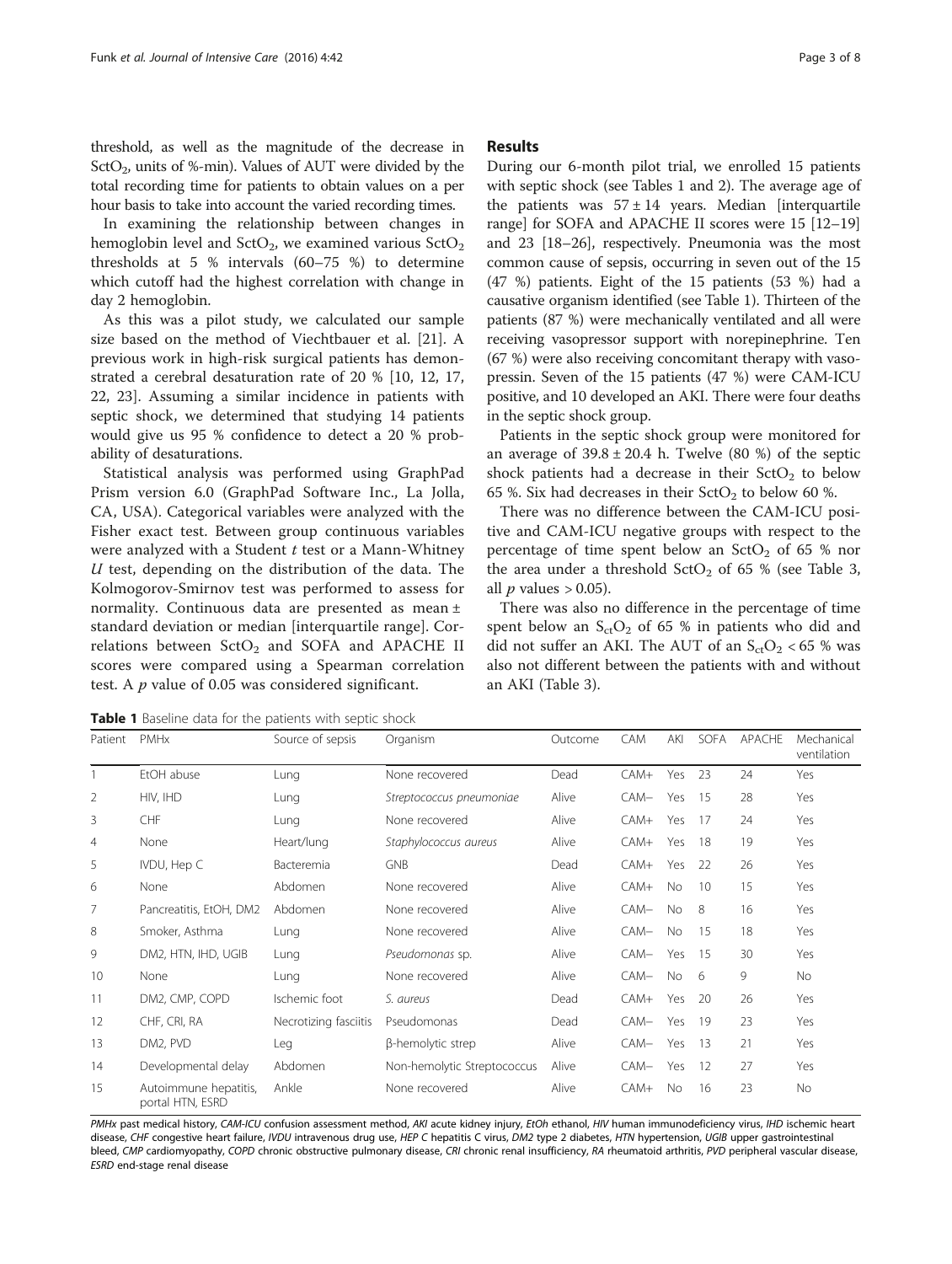<span id="page-3-0"></span>Table 2 Baseline demographics, co-morbidities, and type of surgery performed for the septic and surgical patients

| Baseline demographics                 |                 |                |
|---------------------------------------|-----------------|----------------|
|                                       | Septic patients | Surgical       |
| Number studied                        | 15              | 30             |
| Age                                   | $56.9 \pm 14.0$ | $71.4 \pm 6.4$ |
| Male                                  | 6/15            | 20/30          |
| Co-morbidities                        |                 |                |
| Hypertension                          | 4               | 18             |
| Angina                                | 0               | $\overline{4}$ |
| Previous myocardial infarct           | 1               | 7              |
| Congestive heart failure              | 3               | $\Omega$       |
| Ethanol abuse                         | 2               | $\Omega$       |
| HIV infection                         | 1               | $\Omega$       |
| Hepatitis C infection                 | 1               | $\Omega$       |
| <b>Diabetes</b>                       | 4               | 5              |
| Chronic renal insufficiency           | $\mathfrak{D}$  | 1              |
| Chronic obstructive pulmonary disease | $\mathfrak{D}$  | $\mathfrak{D}$ |
| Type of surgery performed             |                 |                |
| Vascular                              |                 | 9              |
| General surgery                       |                 | 6              |
| Thoracic                              |                 | 13             |
| Urologic                              |                 | $\overline{2}$ |

Patients who died during the study, however, had a lower median AUT  $S_{ct}O_2$  < 65 % than patients who survived  $(4.5 \, [0.0-25.3]$  vs. 0.0  $[0.0-0.6]$  %  $\min^{-1}$   $\text{hr}^{-1}$ ;  $p =$ 0.04; Table 3 and Fig. [1](#page-4-0)). There was no difference in the percentage time spent under a threshold of 65 % between patients who survived and died, suggesting that it

Table 3 Relationship between magnitude of cerebral desaturation and primary and secondary outcomes

| acsatalation and primary and secondary oatcomes |                      |                      |         |  |  |
|-------------------------------------------------|----------------------|----------------------|---------|--|--|
| Outcome                                         | Outcome present      | Outcome absent       | p value |  |  |
| CAM positive                                    |                      |                      |         |  |  |
| % Time                                          | $0.0$ $[0.0 - 1.5]$  | $0.0$ $[0.0 - 0.3]$  | 0.79    |  |  |
| AUT/h                                           | $2.9$ $[0.2 - 8.4]$  | $9.3$ $[1.2 - 16.0]$ | 0.41    |  |  |
| AKI                                             |                      |                      |         |  |  |
| % Time                                          | $2.0$ $[0.7 - 6.3]$  | $2.1$ $[0.8 - 21.5]$ | 0.51    |  |  |
| AlJT/h                                          | $2.9$ $[0.2 - 8.4]$  | 12.6 [0.3-21.2]      | 0.59    |  |  |
| Death                                           |                      |                      |         |  |  |
| % Time                                          | $0.9$ $[0.0 - 7.2]$  | $0.0$ $[0.0 - 0.3]$  | 0.43    |  |  |
| AUT/h                                           | $4.5$ $[0.0 - 25.3]$ | $0.0$ $[0.0 - 0.6]$  | 0.04    |  |  |

There was no difference in  $SctO<sub>2</sub>$  between groups with respect to the presence of acute kidney injury (AKI) nor being Confusion Assessment Method (CAM-ICU) positive. Patients who died had decreases in  $SctO<sub>2</sub>$  of greater magnitude than those that survived. Data are presented as median [interquartile range]. Values are represented as median [interquartile range]

% Time percentage of time spent below an SctO<sub>2</sub> of 65 %

AUT area under threshold (% min−<sup>1</sup> hr−<sup>1</sup> )

is the magnitude of desaturation that plays an important role in this outcome (Table 3).

The incidence or magnitude of decrease in  $SctO<sub>2</sub>$  was not related to the severity of the patient's illness, as measured by SOFA or APACHE II scores (data not shown).

With respect to the variables that may affect cerebral blood flow (and therefore potentially cerebral saturation), there was no correlation between  $S_{ct}O_2$  and peripheral oxygen saturation, norepinephrine dose, mean arterial pressure (MAP), or fraction of inspired oxygen  $(F_1O_2)$ (Fig. [2a](#page-4-0)–c). However, there was a correlation between day 2 hemoglobin concentrations and both the percentage time below an  $S_{cr}O_2$  (Pearsons  $r = -0.46$ , Fig. [3a](#page-5-0)) and SctO<sub>2</sub> AUT < 75 % (Pearsons  $r = -0.55$ , Fig. [3b](#page-5-0)), with lower hemoglobin values being associated with more significant cerebral desaturations.

As a comparison group, we also looked the incidence and magnitude of decreases of cerebral saturation in 30 patients undergoing high-risk non-cardiac surgical procedures, a group known to be at high risk for decreases in  $StO<sub>2</sub>$ . The surgical patients were significantly older  $(71 \pm 6 \text{ vs. } 57.0 \pm 3.6 \text{ years}, p < 0.001)$  and were coming for a variety of high-risk procedures (see Table 2).

Nine of the surgical patients (30 %) experienced a decrease in their  $SctO<sub>2</sub>$  to below 65 %. Patients in the septic shock group were significantly more likely to experience a cerebral desaturation than those in the surgical group (12/15 vs. 9/30; relative risk 2.7 [95 % CI 1.5–4.9],  $p < 0.01$ ; Table [4\)](#page-5-0). The patients with septic shock also spent more time below an  $SctO<sub>2</sub>$  threshold of 65 % when compared with the patients undergoing highrisk surgery  $(2.2 \% [0.9-10.9] \text{ vs. } 0.0 \% [0.0-8.8], p =$ 0.03, septic vs. surgical patients, respectively, see Table [4](#page-5-0)). The septic patients also had a greater magnitude of cerebral desaturation (based on AUT calculation) when compared with the surgical patients (3.1 [0.3–14.5] vs. 0.0 [0.0–6.9] % min<sup>-1</sup> hr<sup>-1</sup>;  $p < 0.05$ , septic vs. surgical, respectively, see Table [4](#page-5-0)).

# **Discussion**

Our study did not demonstrate any relationship between decreases in  $\text{SctO}_2$  and the incidence of delirium in patients admitted to the ICU with septic shock. We chose the  $S_{\rm ct}O_2$  threshold of 65 % as constituting a significant cerebral desaturation, based on work by other authors [[10, 22](#page-6-0)–[24](#page-7-0)]. We also did not demonstrate any relationship between decreases in  $\text{SctO}_2$  and the development of an AKI. We did however discover that patients who died from their septic shock had significantly larger decreases in their  $\text{SctO}_2$  compared with those who survived.

The lack of an association between decreases in  $\text{SctO}_2$ and delirium could potentially be due to several factors. First, the etiology of delirium is multifactorial, and exact causes of it are uncertain. Second, most of our patients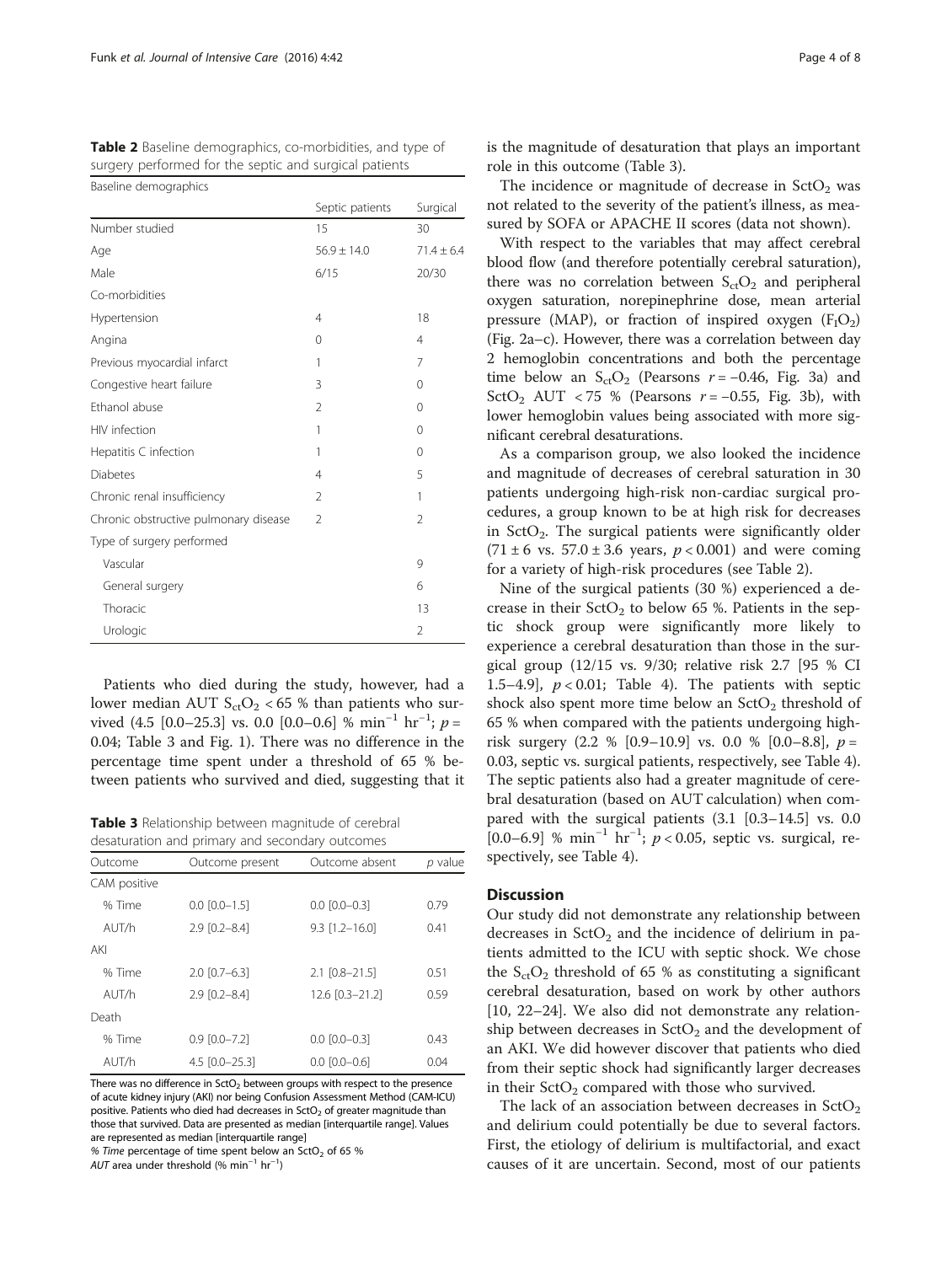<span id="page-4-0"></span>

received benzodiazepines, a class of drugs that has been associated with postoperative delirium [\[25\]](#page-7-0). Finally, the cerebral oximeter we used only measures  $StO<sub>2</sub>$  from the frontal lobes and would not detect desaturations that take place in deeper cortical structures. Thus, we might be missing changes in  $\text{SctO}_2$  that occur in deeper parts of the brain that could predispose patients to delirium.

In our study, patients who died from septic shock had larger decreases in their  $SctO<sub>2</sub>$  when compared with those patients who survived. Due to the small number of patients studied, it is possible that this is a spurious

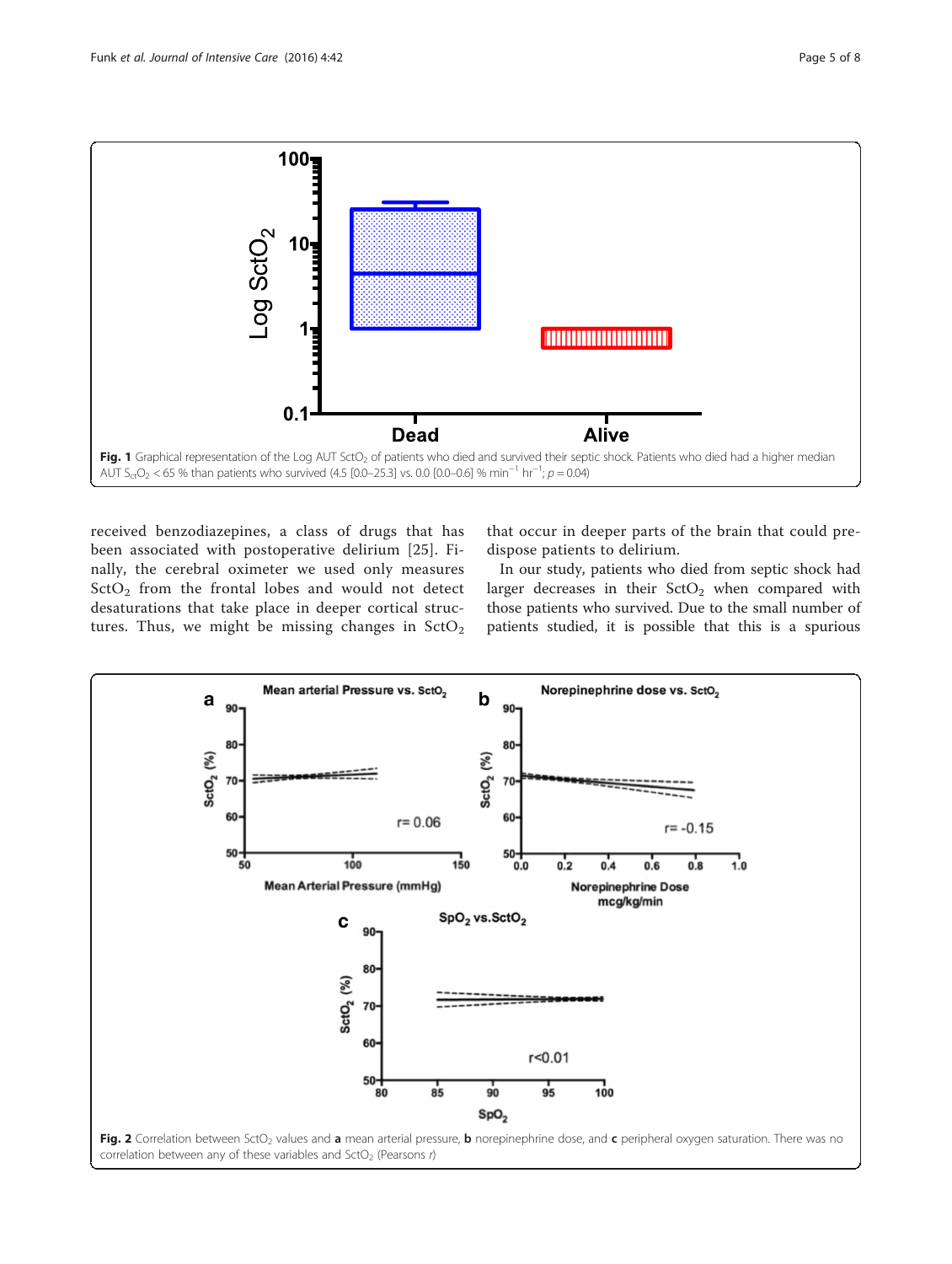<span id="page-5-0"></span>

Table 4 Comparison of cerebral saturation between septic and surgical patients

| Parameter                                         | Septic               | Surgical            | p value |  |  |
|---------------------------------------------------|----------------------|---------------------|---------|--|--|
| Number of patients<br>with desaturations          | 12/15                | 9/30                | < 0.01  |  |  |
| Percent time below<br>SctO <sub>2</sub> threshold | 2.2 [0.9-10.9]       | $0$ $[0.0 - 8.8]$   | 0.03    |  |  |
| AUT/h                                             | $3.1$ $[0.3 - 14.5]$ | $0.0$ $[0.0 - 6.9]$ | 0.04    |  |  |

Septic patients had decreases in their  $SctO<sub>2</sub>$  more frequently and of a greater magnitude than surgical patients. Data are presented as median [interquartile range]. The number of patients with desaturations was compared using Fisher's exact test, while percent time and AUT/Hr differences were compared with Mann-Whitney U test

Percent time percentage of time spent below an SctO<sub>2</sub> of 65 %

 $AUT$  area under threshold (% min $^{-1}$  hr $^{-1}$ )

finding. There is biological plausibility, however, for decreases in  $SctO<sub>2</sub>$  being linked to death.

Animal studies have demonstrated that as global oxygen delivery is reduced, blood flow and therefore oxygen delivery to the brain is preserved [[15](#page-6-0)]. This may explain the association between decreases in  $StO<sub>2</sub>$  and nonneurologic organ injury. The brain can be considered the organ of highest priority when it comes to tissue hypoperfusion during shock states. When oxygen delivery to the brain is decreased below a critical value, cerebral desaturations occur. In the context of septic shock, cerebral desaturation likely indicates that blood flow to the other vital organs has been severely compromised. Our work suggests that non-survivors of septic shock exhibit decreased  $\text{SctO}_2$  as a reflection of more severe global perfusion defects compared to survivors. Our study is obviously too small to confirm this, but is hypothesis generating.

When compared with a group of high-risk patients undergoing major non-cardiac surgery at our institution, patients with septic shock had a higher incidence and greater magnitude of cerebral desaturations. We chose high-risk surgical patients as a comparator group as it is known that these patients have high rates of cerebral desaturation and are at high risk for complications. The incidence of cerebral desaturations in our surgical patients is consistent with previous studies that showed a cerebral desaturation incidence of 20– 30 % in patients undergoing elective non-cardiac surgery [\[10, 12](#page-6-0), [17](#page-6-0), [22,](#page-6-0) [23\]](#page-7-0). Our findings suggest that cerebral desaturations are more common and more severe in septic shock patients.

Other interesting findings from our study are the lack of relationship between  $StO<sub>2</sub>$  and peripheral oxygen saturation,  $F_1O_2$ , MAP, or vasopressor dose. With the knowledge that decreases in  $StO<sub>2</sub>$  are related to the outcome, there have been proposed treatment strategies to increase  $SctO<sub>2</sub>$  in the hopes of improving the outcome [[26\]](#page-7-0). These strategies include increasing MAP, increasing arterial carbon dioxide tension (to increase cerebral blood flow), increasing  $F_1O_2$ , and increasing hemoglobin concentration with red blood cell transfusions. Our work suggests that, in septic patients, these variables (with the exception of hemoglobin concentration) do not correlate with cerebral saturation.

Other perioperative studies have pointed to anemia as a potential cause of adverse neurological outcomes [\[27](#page-7-0)]. However, the literature regarding the beneficial effects of blood transfusion in critical care is controversial, with the most recent study suggesting no benefit of higher hemoglobin levels in septic patients [\[28](#page-7-0)–[30\]](#page-7-0).

Limitations to our study include the small number of patients studied and the varying etiologies of sepsis and the different baseline co-morbidities. A much larger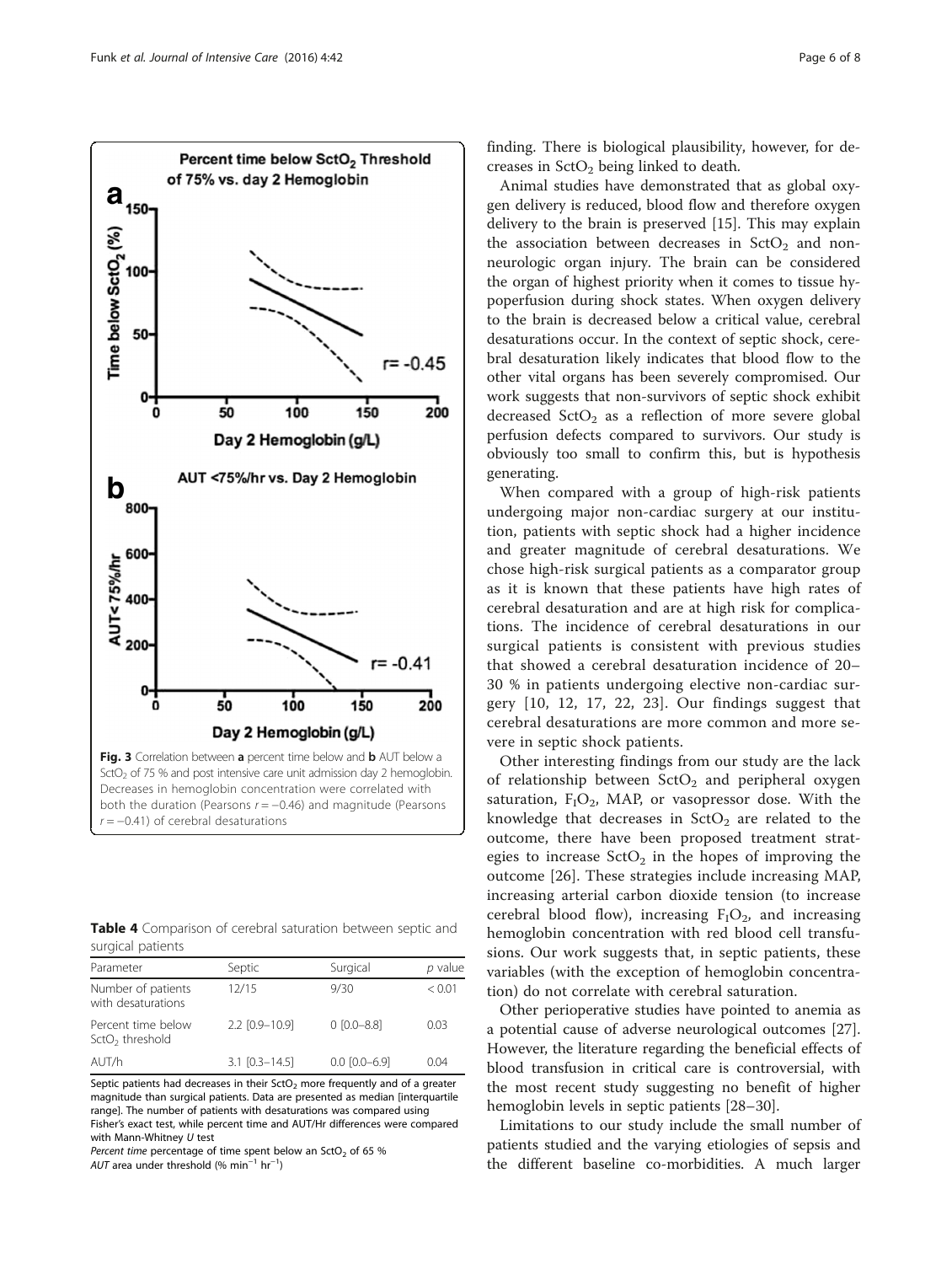<span id="page-6-0"></span>study will have to be undertaken to determine if there is truly no relationship between cerebral desaturations and delirium.

Finally, the issue of extracranial contamination might have affected our results [\[31](#page-7-0)]. Briefly, extracranial contamination occurs when desaturated blood below the skin is measured by the device and interpreted as being intracranial in nature. With the aggressive fluid resuscitation that our patients were receiving, it is possible that the edema that results from fluid administration might have resulted in spuriously lower levels of measured  $SctO<sub>2</sub>$ .

# Conclusions

Our study suggests that decreases in  $StO<sub>2</sub>$  occur frequently in patients with septic shock. These decreases are of a larger magnitude than in a group of patients undergoing high-risk non-cardiac surgery. Decreases in  $StO<sub>2</sub>$  are not related to ICU delirium, but may be related to the risk of death in the ICU. Finally, there appears to be no relationship between the incidence or magnitude of decreases in  $StO<sub>2</sub>$  and physiological parameters (such as  $F_1O_2$ , MAP, or vasopressor dose). However, decreases in hemoglobin concentration appear to correlate with changes in  $StO<sub>2</sub>$ .

## Ethics approval

This report describes human research. IRB contact information: Bannatyne Research Ethics Board, P126 Pathology Building, 770 Bannatyne Avenue, University of Manitoba, Winnipeg, MB R3E 0W3. Phone: 204 789-3255. Fax: 204 789-3414. This study was conducted with written informed consent from the study subjects. The study was registered prior to patient enrollment as B2011:138. Registry URL: ClinicalTrials.gov Identifier: NCT1836302. Registered on April 16, 2013.

#### Abbreviations

AKI, acute kidney injury; APACHE II, Acute Physiology and Chronic Health Evaluation II; AUT, area under threshold; CAM-ICU, Confusion Assessment Method for the Intensive Care Unit; F<sub>I</sub>O<sub>2</sub>, fraction of inspired oxygen; MAP, mean arterial pressure; SctO<sub>2</sub>, brain tissue oxygen saturation; SOFA, Sequential organ failure assessment

#### Competing interests

All authors declare that they have no competing interests.

#### Authors' contributions

DF helped design the study, conduct the study, analyze the data, and write the manuscript. DF has seen the original study data, reviewed the analysis of the data, approved the final manuscript, and is the author responsible for archiving the study files. AK helped analyze the data and write the manuscript. AK has seen the original study data, reviewed the analysis of the data, and approved the final manuscript. GK helped design the study, conduct the study, analyze the data, and write the manuscript. GK has seen the original study data, reviewed the analysis of the data, and approved the final manuscript.

#### Acknowledgements

The authors would like to thank the University of Manitoba Department of Anesthesiology and Perioperative Medicine for their financial support of this project.

#### Funding

The University of Manitoba Department of Anesthesiology and Perioperative Medicine funded this study.

# Received: 13 March 2016 Accepted: 21 June 2016<br>Published online: 29 June 2016

#### References

- 1. Kaukonen K, Bailey M, Suzuki S, Pilcher D, Bellomo R. Mortality related to severe sepsis and septic shock among critically ill patients in Australia and New Zealand, 2000-2012. JAMA. 2014;311:1308–16.
- 2. Christaki E, Opal SM. Is the mortality rate for septic shock really decreasing? Curr Opin Crit Care. 2008;14:580–6.
- 3. Investigators A, Group ACT, Peake SL, et al. Goal-directed resuscitation for patients with early septic shock. N Engl J Med. 2014;371:1496–506.
- 4. Mouncey PR, Osborn TM, Power GS, et al. Trial of early, goal-directed resuscitation for septic shock. N Engl J Med. 2015;372:1301–11.
- 5. Pro CI, Yealy DM, Kellum JA, et al. A randomized trial of protocol-based care for early septic shock. N Engl J Med. 2014;370:1683–93.
- 6. Morandi A, Jackson JC. Delirium in the intensive care unit: a review. Neurol Clin. 2011;29:749–63.
- 7. Zaal IJ, Devlin JW, Peelen LM, Slooter AJ. A systematic review of risk factors for delirium in the ICU. Crit Care Med. 2015;43:40–7.
- 8. Weinhouse GL. Delirium and sleep disturbances in the intensive care unit: can we do better? Curr Opin Anaesthesiol. 2014;27:403–8.
- 9. Reade MC, Finfer S. Sedation and delirium in the intensive care unit. N Engl J Med. 2014;370:444–54.
- 10. Casati A, Fanelli G, Pietropaoli P, et al. Monitoring cerebral oxygen saturation in elderly patients undergoing general abdominal surgery: a prospective cohort study. Eur J Anaesthesiol. 2007;24:59–65.
- 11. Colak Z, Borojevic M, Ivancan V, Gabelica R, Biocina B, Majeric-Kogler V. The relationship between prolonged cerebral oxygen desaturation and postoperative outcome in patients undergoing coronary artery bypass grafting. Coll Antropol. 2012;36:381–8.
- 12. Kazan R, Bracco D, Hemmerling TM. Reduced cerebral oxygen saturation measured by absolute cerebral oximetry during thoracic surgery correlates with postoperative complications. Br J of Anaesth. 2009;103:811–6.
- 13. Tang L, Kazan R, Taddei R, Zaouter C, Cyr S, Hemmerling TM. Reduced cerebral oxygen saturation during thoracic surgery predicts early postoperative cognitive dysfunction. Br J Anaesth. 2012;108:623–9.
- 14. Slater JM, Orszulak TA, Cook DJ. Distribution and hierarchy of regional blood flow during hypothermic cardiopulmonary bypass. Ann Thorac Surg. 2001;72:542–7.
- 15. Boston US, Slater JM, Orszulak TA, Cook DJ. Hierarchy of regional oxygen delivery during cardiopulmonary bypass. Ann Thorac Surg. 2001;71:260–4.
- 16. Ely EW, Inouye SK, Bernard GR, et al. Delirium in mechanically ventilated patients: validity and reliability of the confusion assessment method for the intensive care unit (CAM-ICU). JAMA. 2001;286:2703–10.
- 17. Casati A, Fanelli G, Pietropaoli P, et al. Continuous monitoring of cerebral oxygen saturation in elderly patients undergoing major abdominal surgery minimizes brain exposure to potential hypoxia. Anesth Analg. 2005;101:740– 7. table of contents.
- 18. Bone RC, Balk RA, Cerra FB, et al. Definitions for sepsis and organ failure and guidelines for the use of innovative therapies in sepsis. The ACCP/SCCM Consensus Conference Committee. American College of Chest Physicians/ Society of Critical Care Medicine. Chest. 2009;136:e28.
- 19. Dellinger RP, Levy MM, Carlet JM, et al. Surviving Sepsis Campaign: international guidelines for management of severe sepsis and septic shock: 2008. Crit Care Med. 2008;36:296–327.
- 20. Mehta RL, Kellum JA, Shah SV, et al. Acute Kidney Injury Network: report of an initiative to improve outcomes in acute kidney injury. Crit Care. 2007;11:R31.
- 21. Viechtbauer W, Smits L, Kotz D, et al. A simple formula for the calculation of sample size in pilot studies. J Clin Epidemiol. 2015;68:1375–9.
- 22. Fischer GW, Lin HM, Krol M, et al. Noninvasive cerebral oxygenation may predict outcome in patients undergoing aortic arch surgery. J Thorac Cardiovasc Surg. 2011;141:815–21.